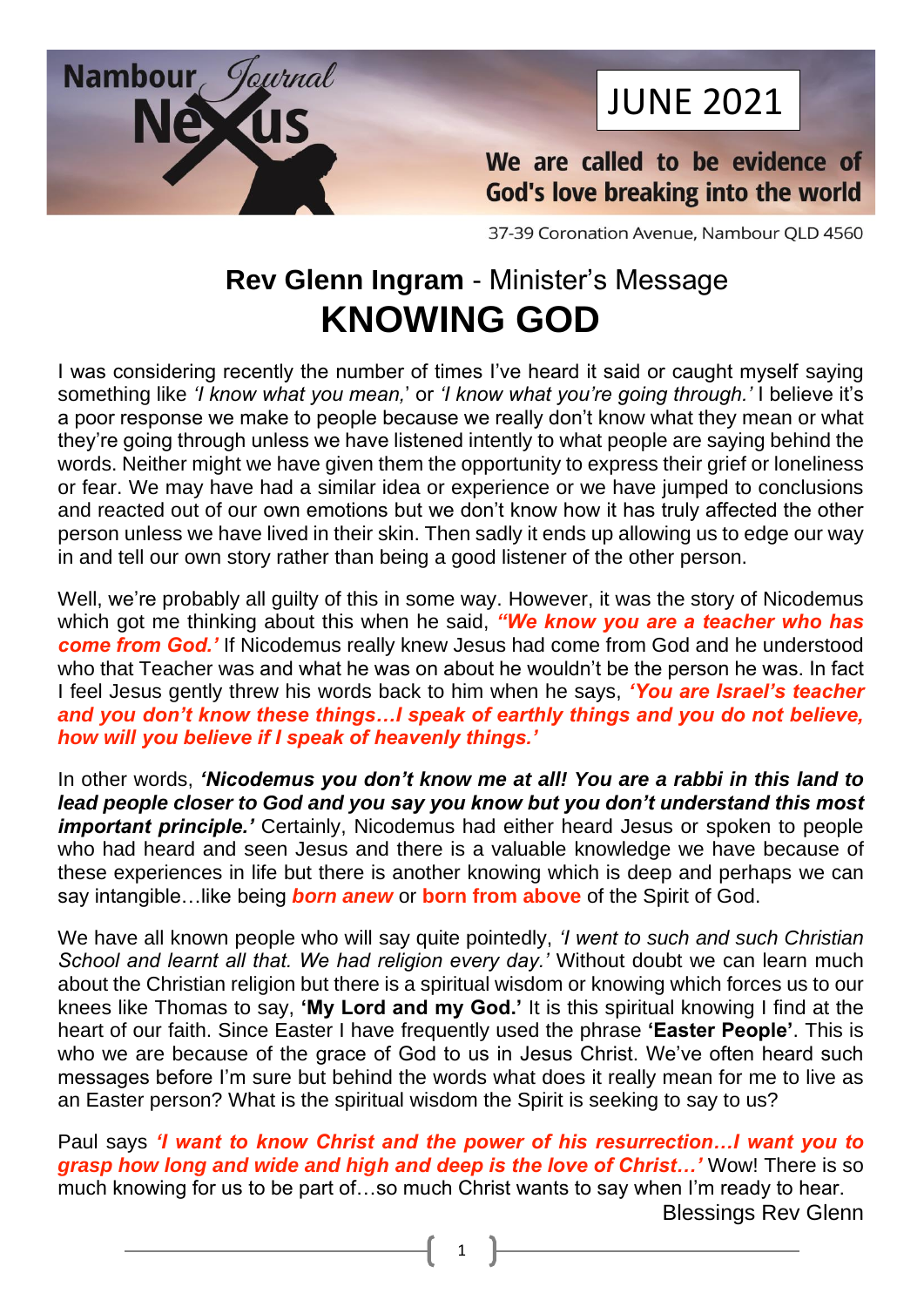# **LEARNING FROM DANIEL**

# **A LOOK AT LIFE WITH MARY FLETCHER**

I attend a **KNOW YOUR BIBLE** (KYB) study group each week and this term we are studying the Old Testament book of Daniel – which tells the powerful story of Daniel and his three friends experiencing God at work in their lives.

This leads to some big questions for us to answer and we are all challenged to remember a time in our lives when, like Daniel and his three friends, God allowed suffering in our personal lives.

I was brought back to the day in 1959 when I was at home in Australia on furlough from Western Samoa where I had been working for the growing Methodist Church in their newly opened **Wesley Bookshop**. I was shocked and very disappointed to receive a letter telling me I was not needed to return.

But I did not challenge my faith, but I experienced the peace of God as I asked why? And I was led on to work through the upsetting days, and then the Methodist Church Overseas Mission Board sent me to All Saints Missionary Training College in Sydney and from there was appointed to the Mission Station at **YIRRKALA in ARNHEM LAND** in the Northern Territory.

God allowed this experience in my life – challenged my faith but led me on through the 19 years of challenging and rewarding years of knowing His love, guidance and the amazing blessing of being able to be used in the developing of the Aboriginal communities at **YIRRKALA and ELCHO ISLAND**

in Arnhem Land - and it challenged me.



**ELCHO ISLAND**, known to its traditional owners as Galiwin'ku

• [Aboriginal](https://en.wikipedia.org/wiki/Aboriginal_Australians) community at **YIRRKALA**

The question in our Bible Study group for the first week of this term still remains – did God allow suffering in your life and did it affect your faith?

And the answer is YES & NO – God did allow me to suffer and it challenged me, but it did not affect my faith in any way.

I don't even remember ever questioning God in that way and I am thankful for the wonder of the on-going love, strength, leading and guidance through the days of my life, right through until this very time.

 $\overline{\mathbf{c}}$ 

Mary Fletcher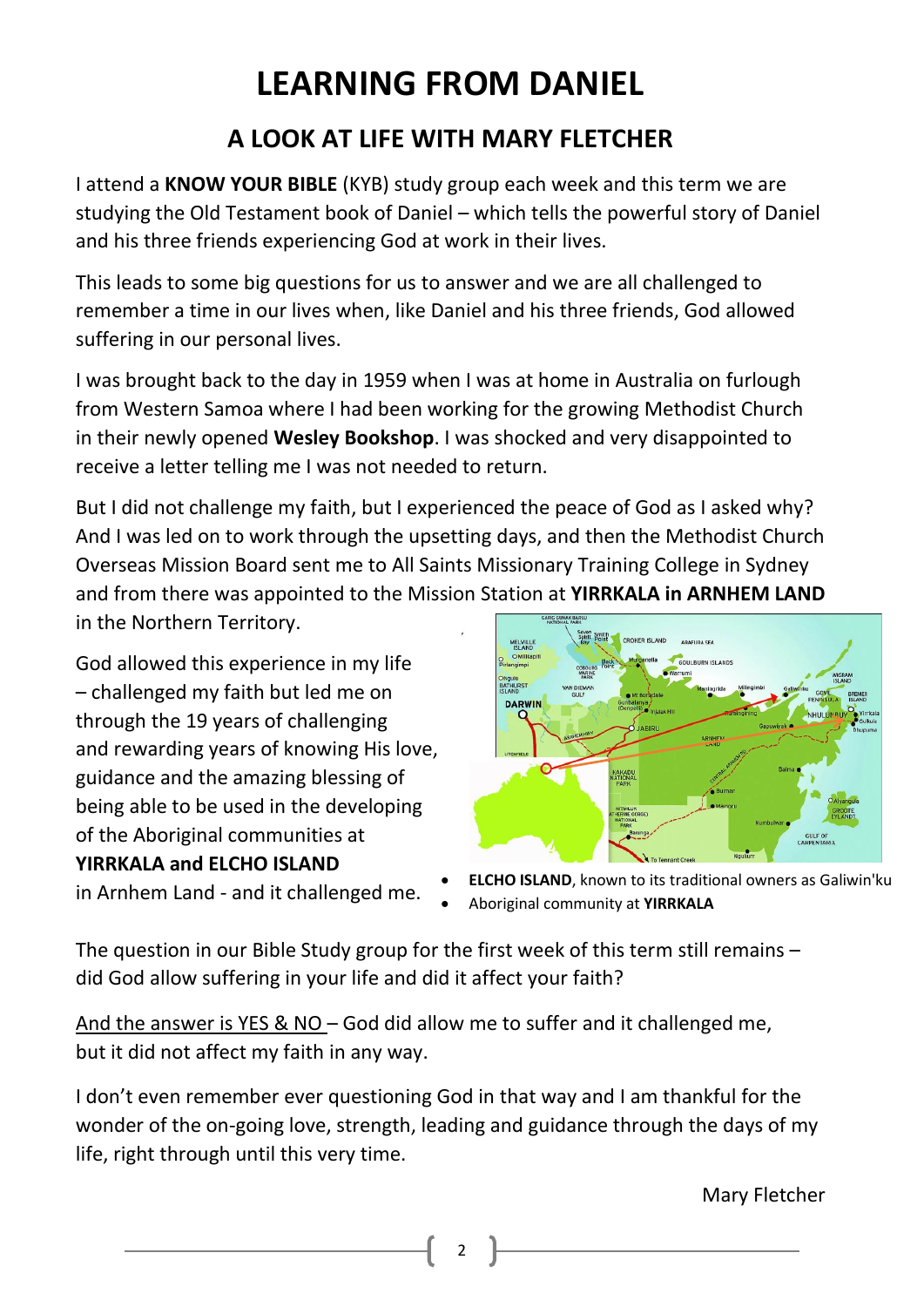#### *Rev Ian has given us a fascinating article on the Geography of Jerusalem in association with Biblical Accounts. This is published in three episodes in May, June & July.*  **JUNE: Geography and Easter: Part 2 (continued) Rev Ian Stehbens**

#### **Geography is used by the Gospel Writers to express the drama in the story**

 Mark has an extraordinarily strong and clear geography. His geographical construct is dialectical and purposeful. From **Chapter 1-8**, the narrative is set in Galilee. It is in Galilee that Jesus is revealed as Son

of Man (100% human), calls disciples and as they exercise ministry together, Jesus' authority and purpose are demonstrated. The Galilean section climaxes in the Transfiguration as Jesus is identified as Son of God (100% divine). At this point the disciples are told that this now means going to Jerusalem (**8:31, 9:31, and 10:33**) where betrayal, condemnation by national authorities then suffering, flogging, death at the hands of the occupying power will occur.

(**And all this will be followed by resurrection.**) The disciples resist this proposed journey and reveal their inadequate understanding of the role of the Messiah/Christ. He cannot suffer such a fate. They do not want to go to Jerusalem. For the rest of the Gospel of Mark (**Chapter 8-16**) the geography shifts towards and into Jerusalem. There Jesus experiences at the point of his deepest tribulation, a coronation on a cross.

 Luke's Gospel is written in the Greco-Roman world, distant from Jerusalem. [Dr Luke as he has



been called, warrants a PhD in Geography.] His geography inverts the roles of Jerusalem, Jericho and Emmaus. Jerusalem revered as the elevated holy city, is brought low: **"Daughters of Jerusalem, so not weep for me, weep for yourselves and for your children. For the time will come when you will say, 'Blessed are the barren women, the wombs that never bore and the breasts that never nursed! Then they will say to the mountains, "Fall on us!"** (**Luke 23:28-30**) Way below Jerusalem, deep in the rift valley is Jericho. Jericho, a place despised by the Jewish people through their history, was cursed by Joshua in the earliest pre-Jerusalem history. But in Luke's geo-theological construct it becomes the place of revealing the thrust of Jesus' ministry: the blind see, the despised are invited into fellowship, the rejected and wounded are responded to with pity and active compassion, enemies are treated as friends. This is the setting for the calling of the followers of Jesus into a ministry of hospitality (**Luke 10:30ff**). And whatever such ministry costs, **"When I return" says Jesus, "I will repay"**. Joshua's curse (**Joshua 6:26**) is abolished at the cost of God's Son, whose work is to be completed by his followers. Emmaus, down the Roman Road of oppression, identified with the camp of the occupying military forces, becomes the place where the resurrected Jesus enters and is recognized. With haste those who recognize him return at once to Jerusalem to declare to the gathered group of disciples that Jesus was recognized by them when he broke bread.

 Then Jesus himself stood among this assembly greeting them with **"Peace be with you"**. The scourged Emmaus and the cursed Jericho both physically in the low country, one to the east, the other to the west, are thus raised up by grace, whilst the Holy City potentially faces destruction by Roman forces. Luke thus answers the question, **'Is the power of grace, the power of Jesus Christ, greater than the power of Rome and greater than an ancient curse?'** The geographical constructs of both these gospels, as examples, are designed to intentionally carry the power of the message the writers seek to deliver.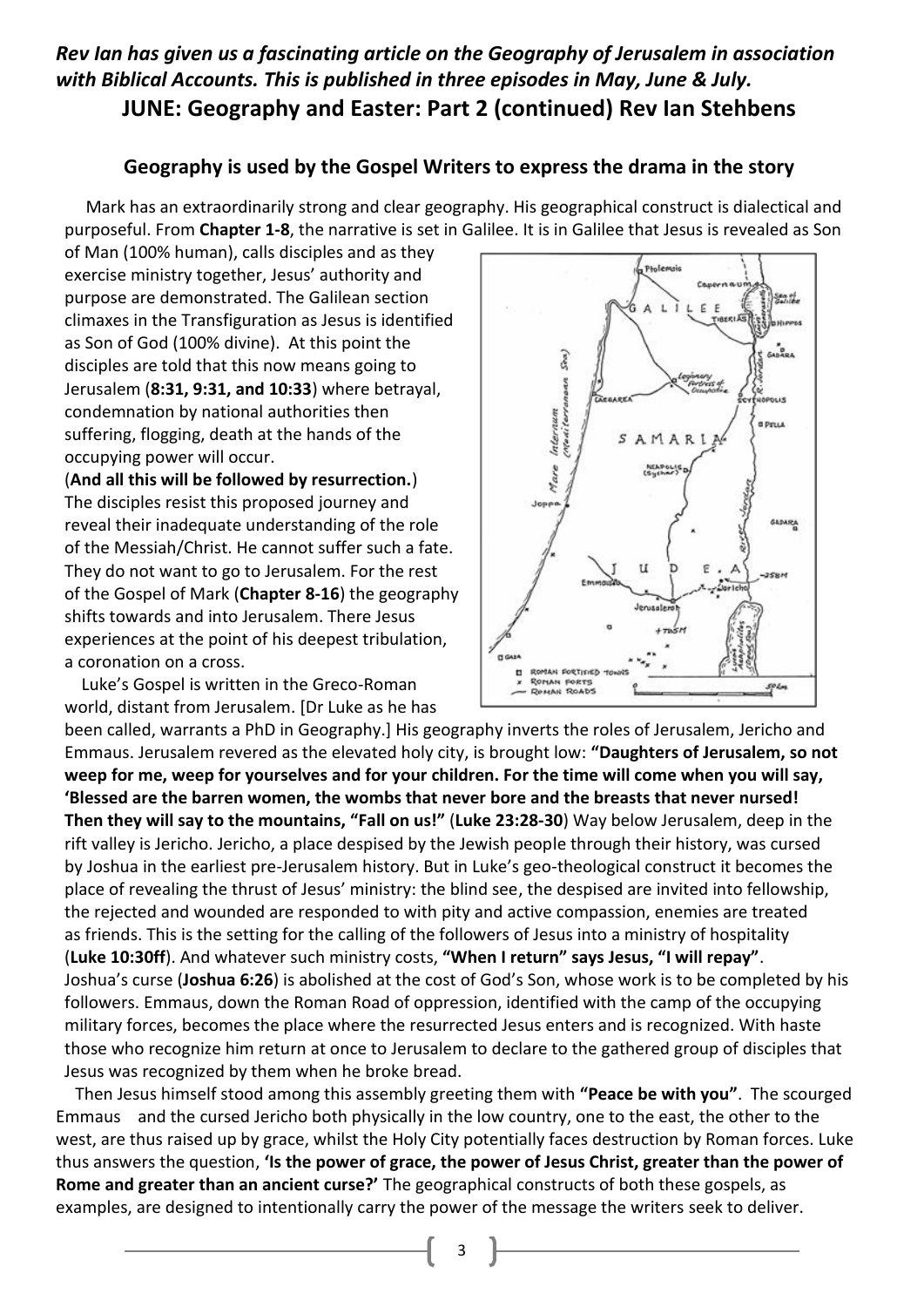# Daily Prayers

Our Prayers this month are inspired by, and framed around a very old Prayer/Hymn. This short song of petition for God's presence is from the 1558 Sarum Primer, which was a collection of prayers and worship resources developed in Salisbury, England, during the 13th century. It may be old but it still speaks to us today.

### DAY 1

#### **God be in my head and in my understanding**…

Our Understanding God, you have given us the capacity to think and to understand

– to understand ourselves, our loved ones, our friends, and the world out there, but that is beyond us on our own - So we bring our prayers to you, Lord, help us understand our world - with its fears, its terrors, its poverty, its hunger, its bigotry – its different faiths, different cultures, different forms of government.

– Fill us with your understanding, so we can offer your love and care to all. *Be here with us we pray - in our heads and in our understandings*.

# DAY<sub>2</sub>

#### **God be in my eyes and in my looking**…

Our all seeing God, you have given us the gift of sight so we can really look, and see your world and your people with eyes of compassion, with eyes that see the needs of others - maybe in people we know, or people we pass in the street, or people whom we shall never meet. Bless them we pray and give us the eyes that really see - our town, our schools, our church – so we see and act with caring eyes. *Be here with us all, we pray – in our eyes and in our looking*.

## DAY<sub>3</sub>

#### **God be in my mouth and in my speaking….**

Loving God, you gave us mouths to speak, words to use, words of love and encouragement, words of peace and comfort, words that speak of your love and care. May the words we speak and the words we write - whether on paper or on twitter, always show your love and care. We seek your guidance, Lord, so we use these words thoughtfully and to your glory. *Be here with us all, we pray – in our mouths and in our speaking.*

# DAY 4

#### **God be in my heart and in my thinking…**  Our loving God, you have blessed us with hearts – hearts that feel, hearts that know love and closeness, and hearts that can so easily be hurt. Today we come seeking your guidance, your message of hope, your unending love, your restoring forgiveness for us all – both within these walls and as we reach out to others. May we not reach out with empty hearts, but rather make us rich with a heart – full and spilling over with love and care

and forgiveness and compassion. *Be here with us all, we pray – in our hearts and in our thinking*.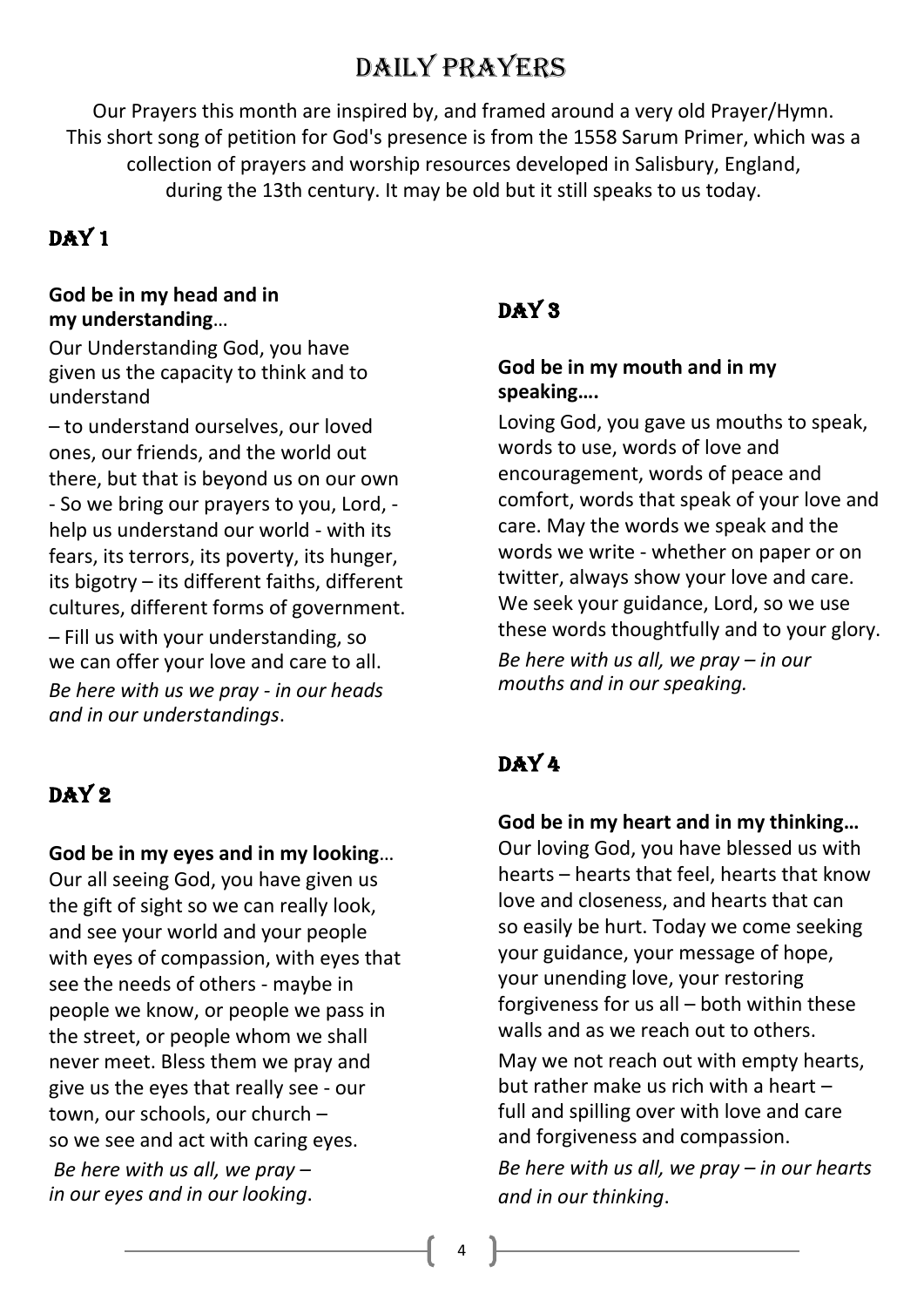## DAY 5

#### **God be in my hands - and in my**

**helping…** Our loving God, you have given us such wonderful hands, hands that hold another in love, hands that caress a baby's soft cheek, hands that are rough from hard work, hands that reach out and help another with care and compassion, but sometimes hands also can show anger and hurt,

So dear Lord, help us to always use our hands with care and compassion, reaching out to others, offering support and help. *Be here with us all, we pray in our hands and in our helping*

# DAY<sub>6</sub>

#### **God be in my Feet - and in my walking…**

Our loving God, you have given us feet feet that let us walk, let us run, and sometimes feet that need special care and support

Our feet can take us in all directions – to exciting wonderful new discoveries, to friends and loved ones, but sometimes they can lead us astray, away from our God's loving care.

So please, dear Lord, guide our feet in the right paths and keep us linked in to your love and care, reaching out to others.

*Be here with us all, we pray – in our feet and in our walking.*

# DAY 7

**God be at my end, and at my** 

**departing…** Our Loving God, you have given us so much throughout our lives – today we pray for those in deepest need – the sick, the dying, those burdened almost past bearing, those having to make difficult health decisions for their loved ones, those who are despondent – may we offer love and compassion in your name. Bless them we pray so they know you are there close beside them, always.

*Be here with us all we pray - at our end, and at our departing*.

## *DID YOU KNOW?*

**When you are reading the digital version of our Monthly Nexus Journal on your ipad or computer - Did you know that you only have to click on the Bible reading title in the Daily Bible Reading Lists and the actual words of the passage will open up for you.**

**You could even take your ipad to bed with you for a reading just before you go to sleep!**

**CHURCH EMAIL [nambouruca@gmail.com](mailto:nambouruca@gmail.com) FACEBOOK [www.facebook.com/nambouruniting.church](http://www.facebook.com/nambouruniting.church) YOUTUBE CHANNEL nambouruca.youtube**

**2021 Sunday Services are available on the Nambour Uniting Church Website for you to view at nambouruniting.org.au**

> **along with Mission Possible photos, word study, reflections, stained glass windows and more Thanks to Don Heaton for recording our Services, and Ian Brown for our great website**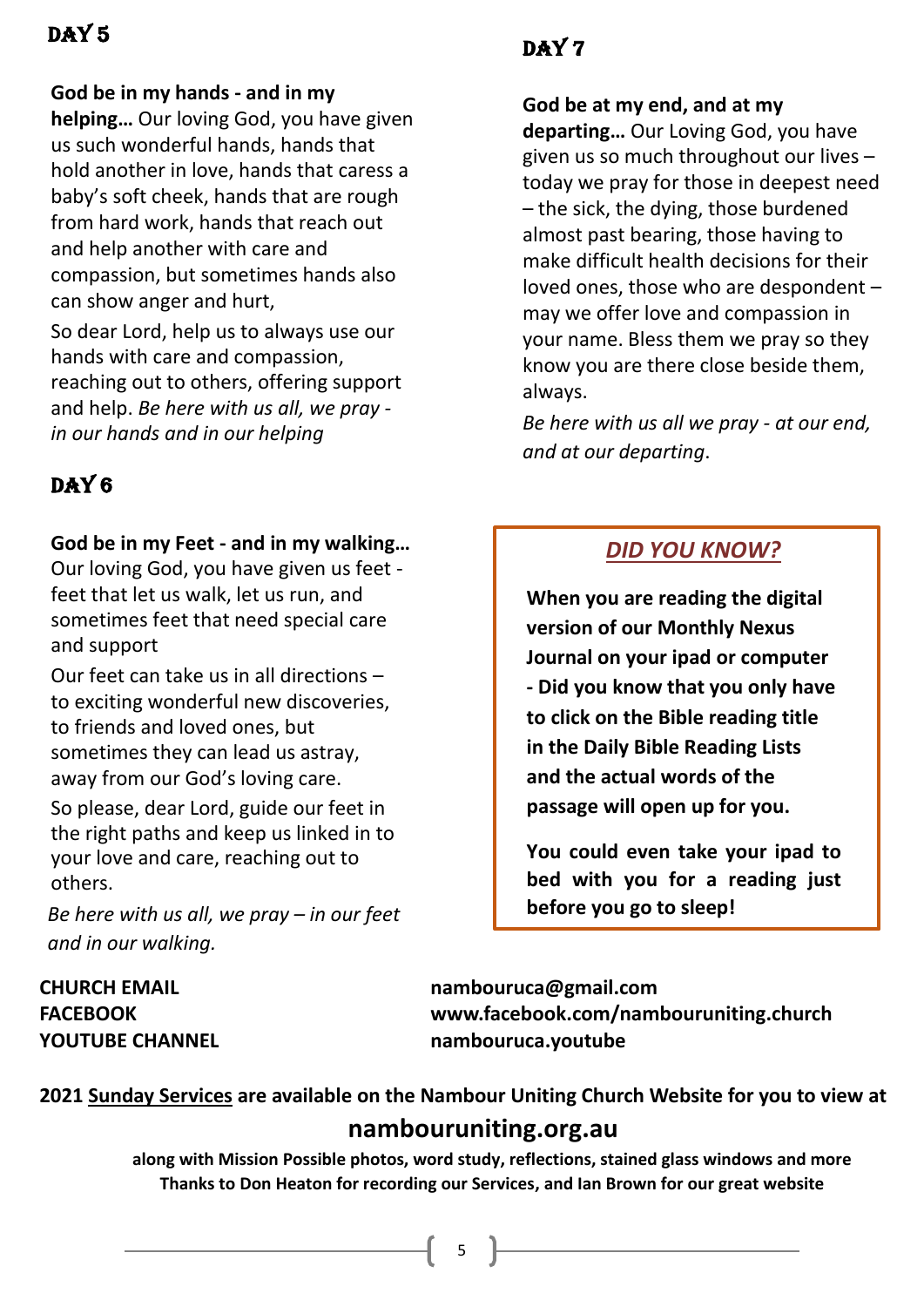# **Morning Song**

Even my doctor knows I'm a morning person! As an early bird, I'm usually up before sunrise, and there's nothing more exhilarating than watching a new day gradually emerge. Alone, I've watched the first light of dawn from an empty beach, even before the surfers arrive, so gentle, peaceful, still in pre-dawn light.

I've watched the early morning reflections of dawn in a perfectly still river, reflecting the ultra-violet spectrum of pink, mauve and violet.

I've walked through farmlands shrouded in fog, enveloping the landscape with a quiet softness, gentleness, and silence.

With a mate, I've watched sunrise from a high mountain vantage point in the Carnarvon's, or Scenic Rim, crisp, chilly and vibrant, as light slowly fills the dark valleys below. Yes, and I've also watched dawn ever so slowly penetrate the night-light of a hospital ward, after a long night vigil.

So I ask myself, Why **do I** like such a time? Strangely, I find myself singing my favourite morning songs, and the songs provide the answer! Here's just a few.

1. *The light of God is resting upon the encircling hills*

*Pledge of a new day coming, hope for our wearied ills.*

Another long night has passed, and a completely new day is emerging.

The dawn is a sign of hope, as nature re-awakens to a new round of life...

*Long though the night, and dreary, the day reveals Thy power*, *O God of Heaven we thank Thee, our strong and mighty tower!* (T. H. Scambler, *The Call for God resounding*)

2. *Brightest and best of the sons of the morning, Dawn on our darkness, and lend us Thine aid...*

*This* is a Christmas hymn, not often sung, but usually heard as a solo by a boy treble. As a beautiful Nativity hymn, it focusses on adoration, the highest gift of all. *Richer by far is the heart's adoration,*

*Dearer to God are the prayers of the poor.*

(Rev Reginald Heber, 1783-1826)

*3. There's a light upon the mountains, for the day is at the spring, When our eyes shall see the beauty and the glory of the King; weary was our heart with waiting, and the night watch seemed so long, but his triumph-day is breaking, and we hail it with a song!* 

For this hymnwriter the glory of breaking dawn brings a new vision of the transcendent, awesome majesty of the King of Kings. So, *lift up your hearts!*

(Henry Burton, 1840-1930)

4. *Still, still with Thee, when purple morning breaketh, The bird awaketh, and the shadows flee...*

*(Harriet Beecher Stowe, 1812-1896)*

Ah yes, even the birds herald a new day with their songs! A Lewins honeyeater chatters away like a typewriter outside my window; a turtle dove calls with a repetitive, mournful song, while kookaburras laugh their heads off!

Continued page 7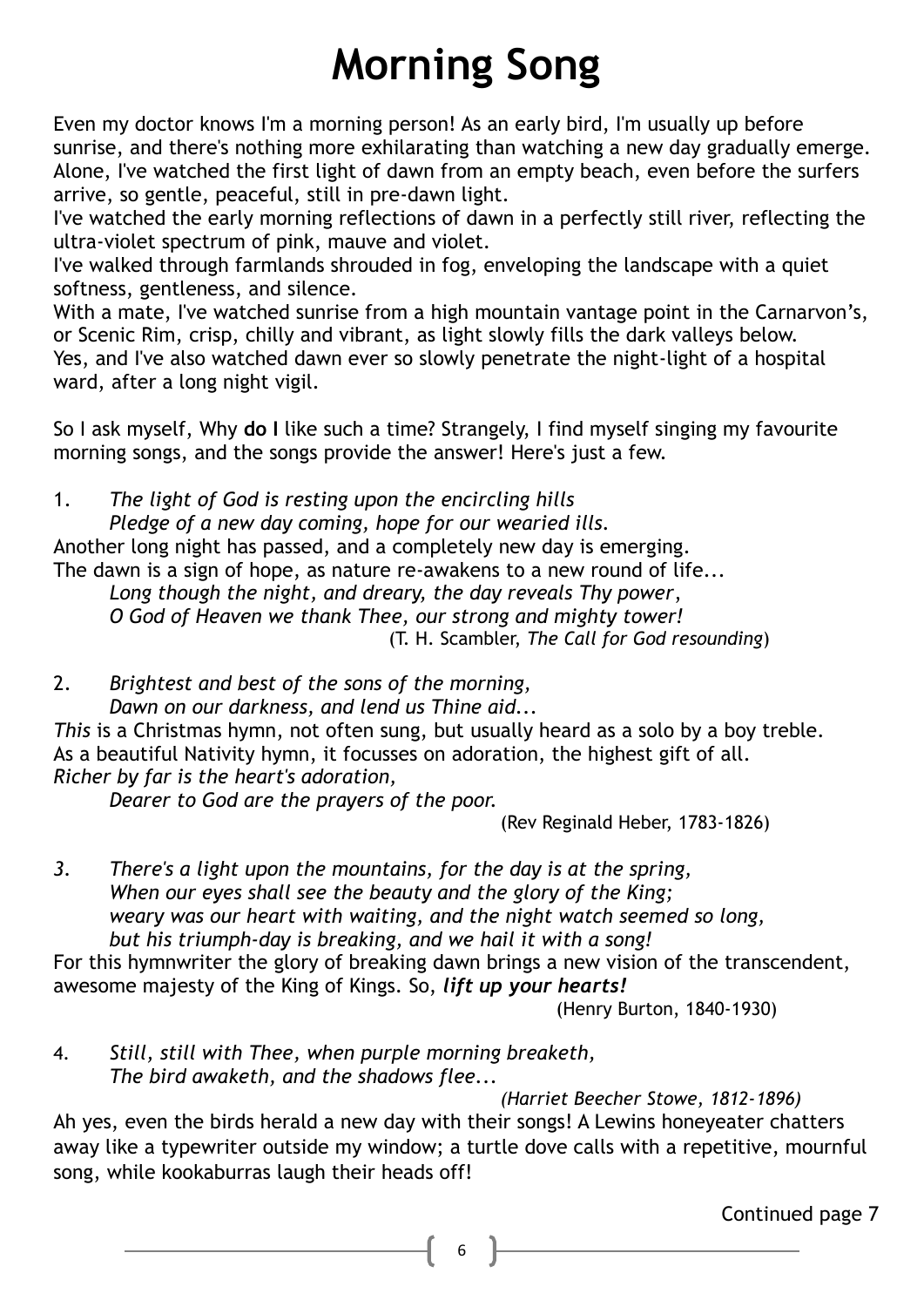The Butcher Bird sings its strident song in perfect pitch, while magpies join in a choir of carolling, all blending together in chorus... broken by the crack of a whip bird! But the message of this song is the "sweet consciousness, I am with Thee". Indeed, as day begins among "mystic shadows", it slowly unfolds with "breathless adoration" of the new morn. Day after day unfolds with a constant reminder that God is near, bringing fresh hope and reassurance with each new day, until finally, "*at last, in that bright morning... (when) life's shadows flee...* 

*fairer than daylight dawning shall rise the glorious thought - I am with Thee!"* 

One final, ultimate, eternal dawn! What a beautiful thought!

So, w*hen morning gilds the skies, my heart awaking cries, May Jesus Christ be praised!* (Author unknown)



I can think of no better way to start the day than with praise and thanksgiving! Somehow, its sets the whole tone for the day ahead with new reassurance of the Divine Presence with me, fresh opportunities, renewed strength, a present purpose and a "bright hope for tomorrow" *(Great is Thy Faithfulness).* **Rev Graham Warne** =============================================================

#### **DIRECT DEBIT/TRANSFER**

To make your offering using DIRECT DEBIT/TRANSFER you will need to go to your bank or **use the internet banking service.** You will need the following information:

Bank: ANZ

BSB: 014010

Account No: 286751378

Thank you all for being generous people. May your giving become the power of love in the world.

#### **Pastoral Care Ministry**

Rev Graham Warne 5478 9747 Eva Donaldson Lay Co-ordinator 5441 3381 **Nambour Congregation Chairperson** Ian Woodward 5441 1069 **Church Council Officers** Ian Woodward - Chair Helen Staines - Secretary Lyn Metelerkamp - Treasurer Lynn Blackwood-Troyahn Property & Compliance **Church & Office:** 5441 1135 37 Coronation Drive NAMBOUR OLD 4560 PO Box 1100, NAMBOUR, Q 4560 Office: open most Tuesdays and Thursdays 9.30AM to 2PM Jimmy 0411 314 306